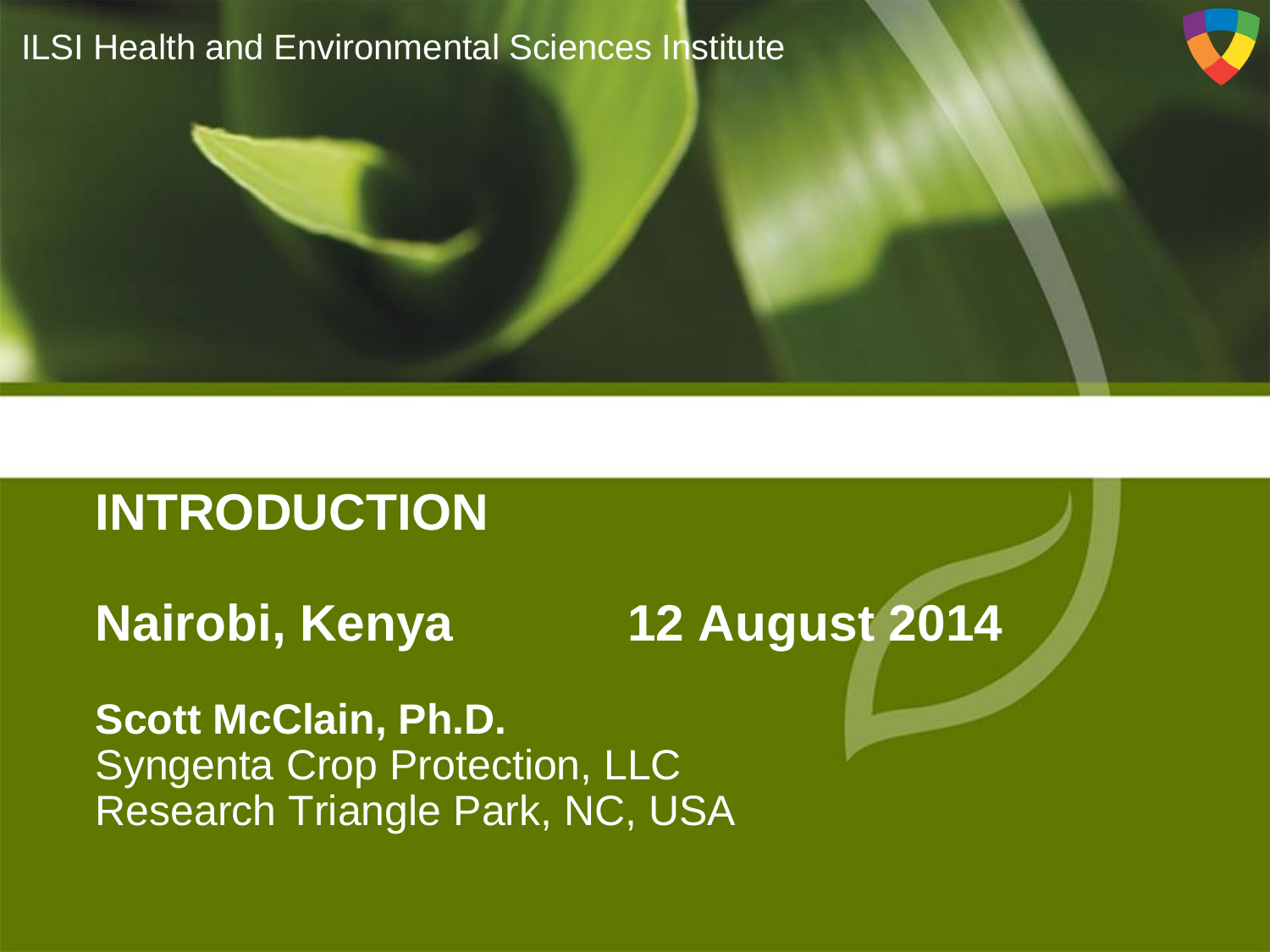# **Characterizing a GMO Crop for Safety**

#### **Environmental**

Does the new protein perform as expected?

Is the crop safe for non-target organisms?



Ordinary corn with a precise amount of new DNA and known new protein(s)

### **Food and Feed Safety**

- 1) Is the **new protein**  safe from an allergy and toxicity perspective?
- 2) Is the crop's article of commerce (seed) safe?



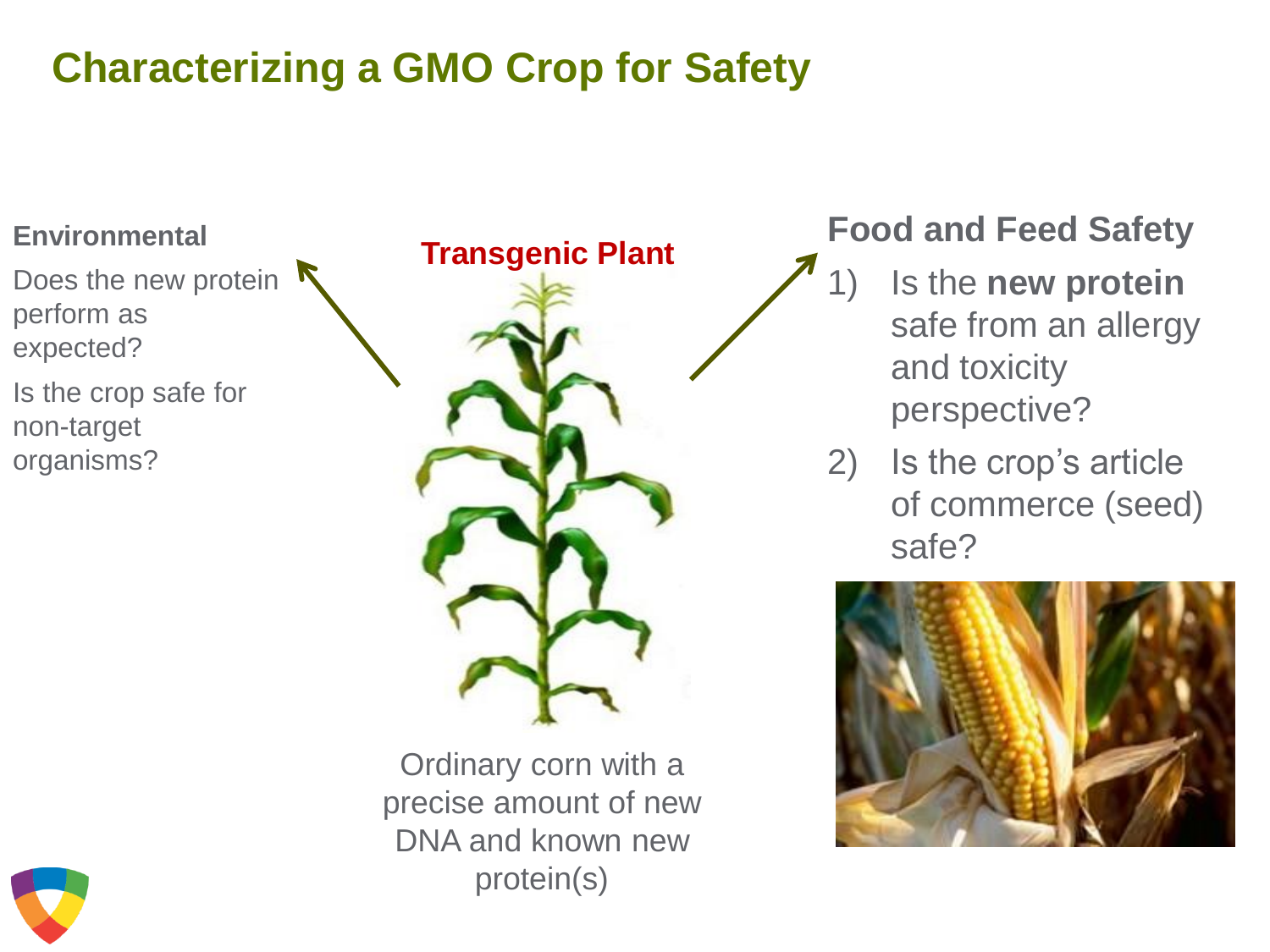## **GMO protein production for safety testing**



**The concentration of the expressed transgenic protein in the plant tissue is low**

**transgenic protein**

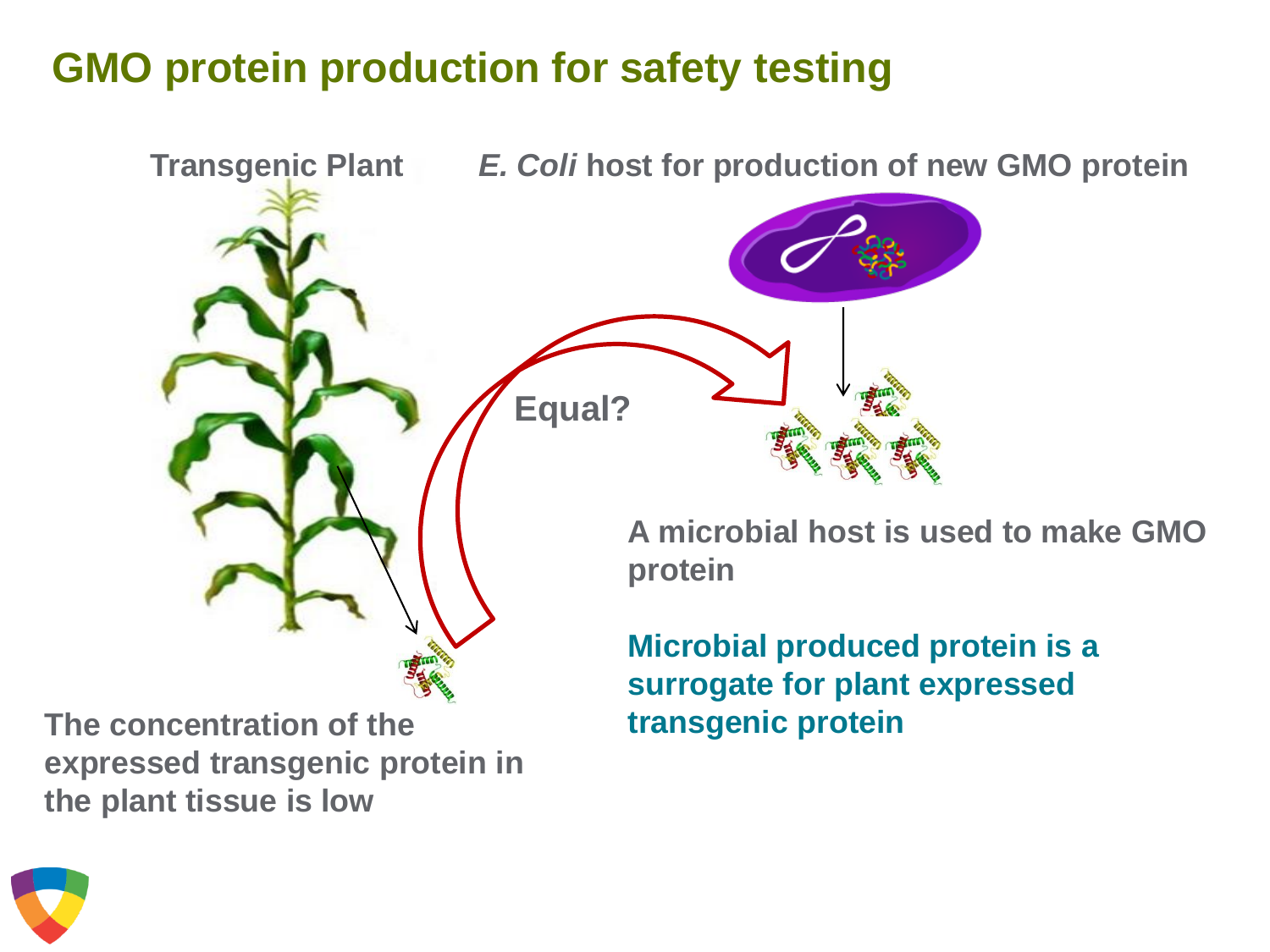# **Taking a look at the composition of the GMO plant**



Is the GMO plant assafe-as its counterpart?

> Are there relevant differences?

**Transgenic Plant Conventional Plant** 



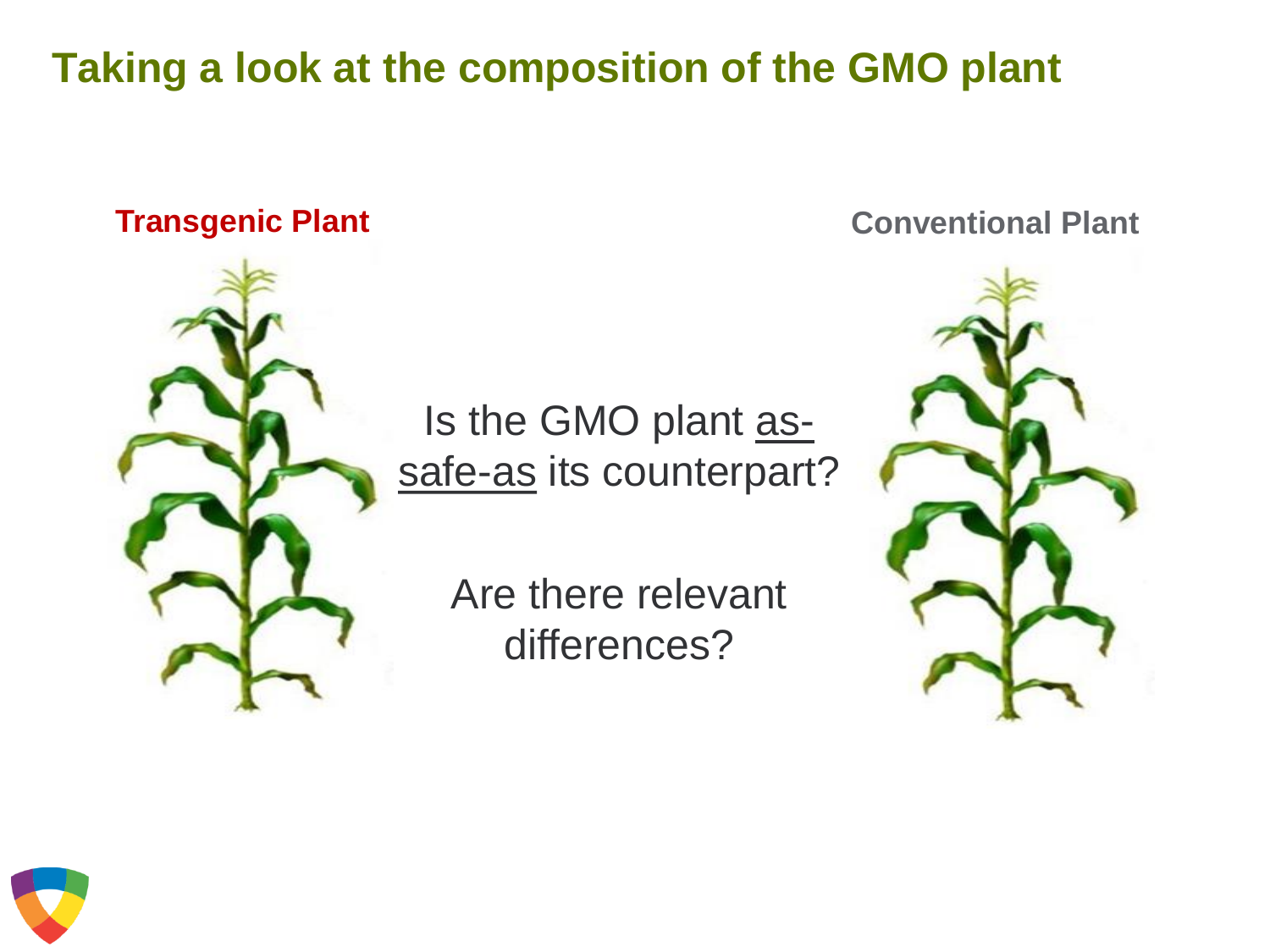# **Supporting Registrations of Safe GMOs**